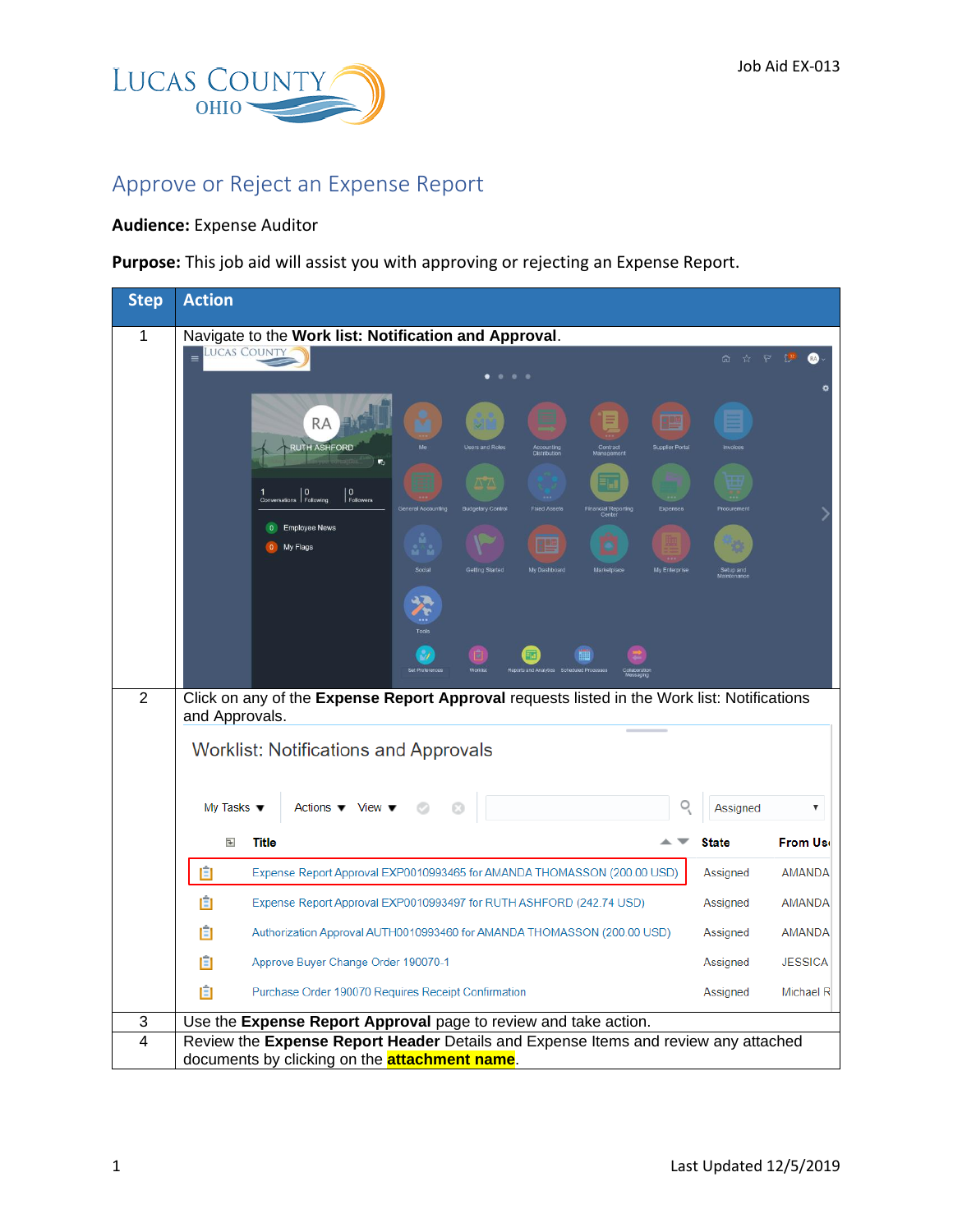

|                                                                                            |                                              | Expense Report Approval EXP0010993497 for RUTH ASHFORD (242 Actions ▼                                                                                             |                      |                              |
|--------------------------------------------------------------------------------------------|----------------------------------------------|-------------------------------------------------------------------------------------------------------------------------------------------------------------------|----------------------|------------------------------|
| <b>⊿</b> Details                                                                           |                                              |                                                                                                                                                                   |                      |                              |
|                                                                                            | Assignee RUTH ASHFORD                        | Report Period 2019<br>2019 - 10-25-                                                                                                                               |                      |                              |
|                                                                                            | From AMANDA THOMASSON                        | Report Total 242.74 USD                                                                                                                                           |                      |                              |
|                                                                                            | Assigned Date 11-13-2019 9:30 AM             | Submission<br>11-13-2019<br>Date<br><b>Context</b>                                                                                                                |                      |                              |
| Task Number 205923                                                                         |                                              | <b>Segment</b>                                                                                                                                                    |                      |                              |
|                                                                                            |                                              | Ruth Ashford P-Card<br>Purpose Test                                                                                                                               |                      |                              |
|                                                                                            |                                              | <b>Report For</b> RUTH ASHFORD                                                                                                                                    |                      |                              |
|                                                                                            |                                              | THOMASSON,<br>Preparer AMANDA                                                                                                                                     |                      |                              |
| ▲ Expense Items<br>View $\blacktriangledown$ Format $\blacktriangledown$<br><b>Expense</b> | <b>Janitorial Supplies</b>                   | Detach<br>Expense Items Requires your approval ▼                                                                                                                  | $\parallel$ Wrap     |                              |
| <b>Columns Hidden 8</b>                                                                    |                                              |                                                                                                                                                                   |                      |                              |
|                                                                                            |                                              |                                                                                                                                                                   |                      |                              |
| $\triangle$ Comments                                                                       |                                              |                                                                                                                                                                   | ÷                    | $\blacktriangle$ Attachments |
| No data to display                                                                         |                                              |                                                                                                                                                                   |                      | No data to display           |
|                                                                                            | Click OK to close the attachment.            |                                                                                                                                                                   |                      |                              |
|                                                                                            |                                              | Review one or more of the expense items by clicking on the <b>expense item name</b> hyperlink.                                                                    |                      |                              |
|                                                                                            | Click <b>Done</b> to close the expense item. |                                                                                                                                                                   |                      |                              |
|                                                                                            |                                              | Optionally, a comment can be created under Comments (before approval or rejection). To<br>comment, click the $Add +$ icon of Comments section, enter the comment. |                      |                              |
|                                                                                            | Comments                                     |                                                                                                                                                                   |                      |                              |
|                                                                                            | No data to display                           |                                                                                                                                                                   |                      |                              |
| <b>Expense</b>                                                                             |                                              | Click the OK button. The comment will become a historical part of the record.                                                                                     | <b>Requires Your</b> | <b>Date</b><br>Am            |
|                                                                                            |                                              |                                                                                                                                                                   | <b>Approval</b>      |                              |
|                                                                                            | <b>Janitorial Supplies</b>                   |                                                                                                                                                                   |                      | 10-25-2019                   |
|                                                                                            |                                              |                                                                                                                                                                   |                      |                              |
| <b>Columns Hidden</b>                                                                      | <b>Add Comment</b>                           |                                                                                                                                                                   |                      |                              |
| $\blacksquare$ Comments                                                                    | * Comment                                    | Attachment required. Please attach and resubmit.                                                                                                                  |                      |                              |
|                                                                                            |                                              |                                                                                                                                                                   |                      |                              |
| No data to display                                                                         |                                              |                                                                                                                                                                   |                      | <b>OK</b><br><b>Cancel</b>   |